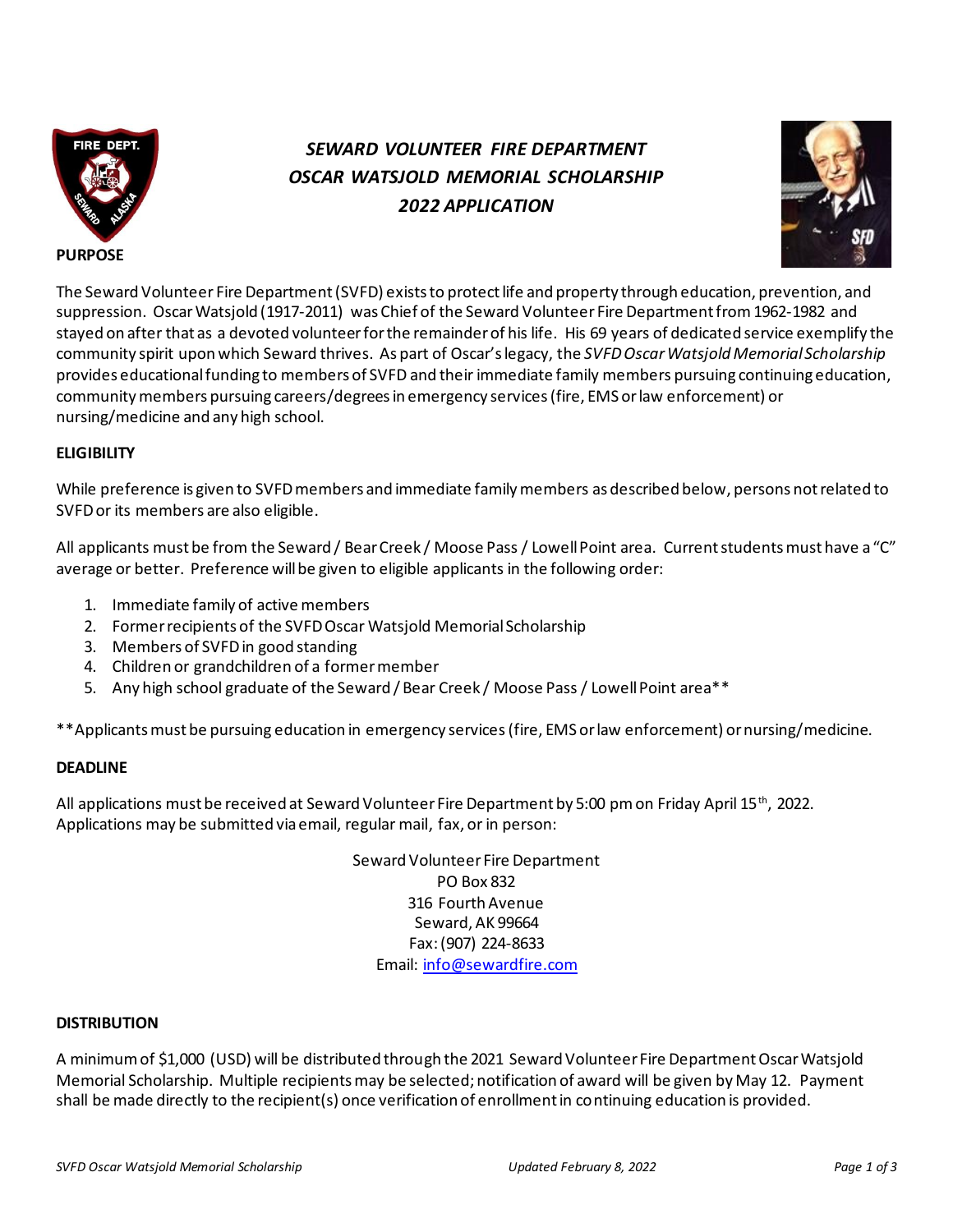## **APPLICATION CHECKLIST**

- ❑ Application Form
- ❑ Letter of Recommendation
- ❑ Letter of Acceptance from College/University/Technical School you will be attending
- ❑ Copy of Diploma, GED, or Letter from Graduating School
- ❑ Copy of Most Recent Transcript

## **DEFINITIONS**

- "**Member**" shall mean any member with the Seward Volunteer Fire Department who is in good standing (according to SVFD's constitution) and is no longer on probation.
- "**Immediate Family**" shall mean any spouse, sibling, child, or grandchild of a member.
- "**Former Member**" shall be any member who was a member of SVFD for a minimum of two years and resigned while in good standing.

If you have any questions about the SVFD Oscar Watsjold Memorial Scholarship, please contact the Scholarship Committee at the Seward Fire Department at (907) 224-3445 or info@sewardfire.com.